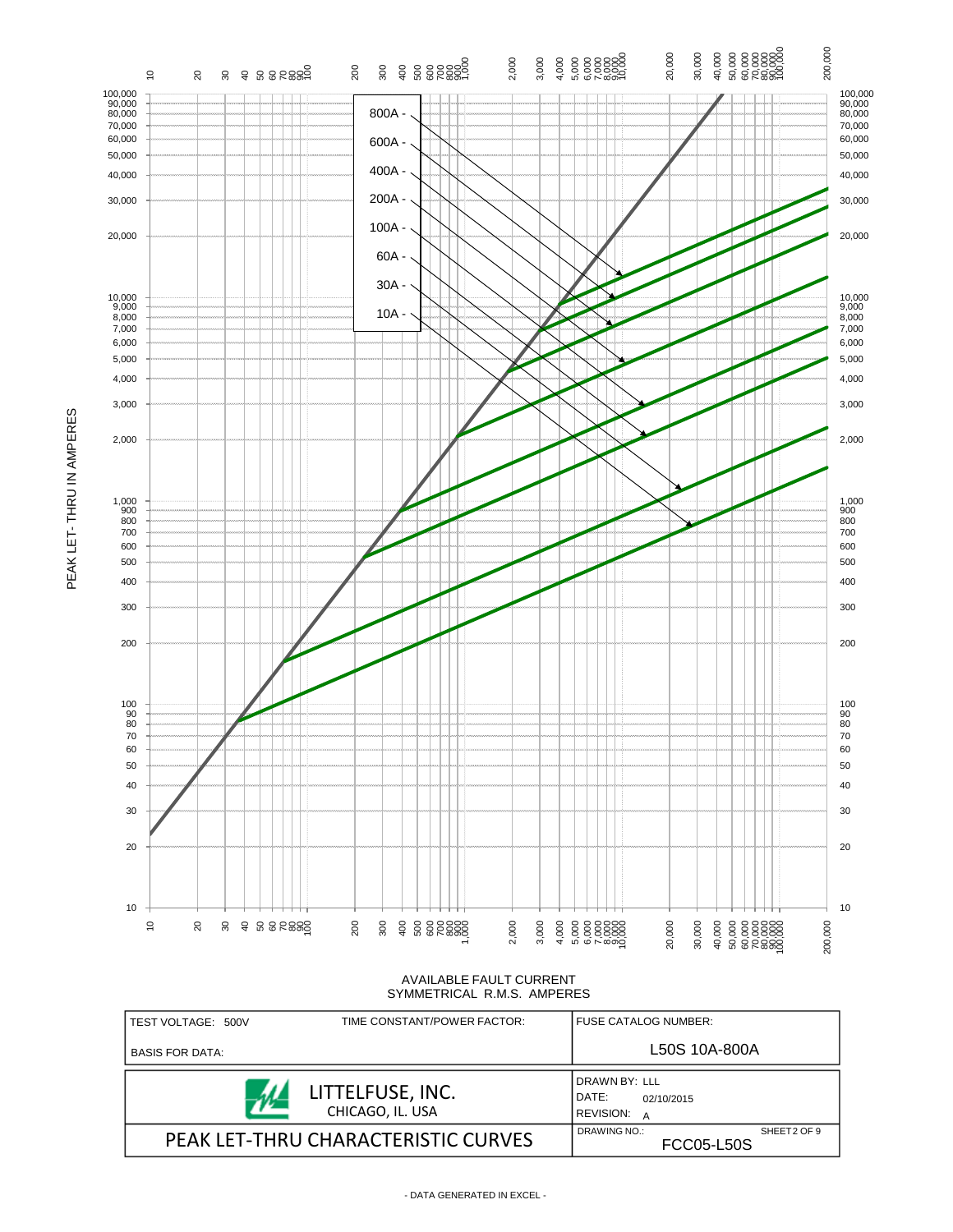

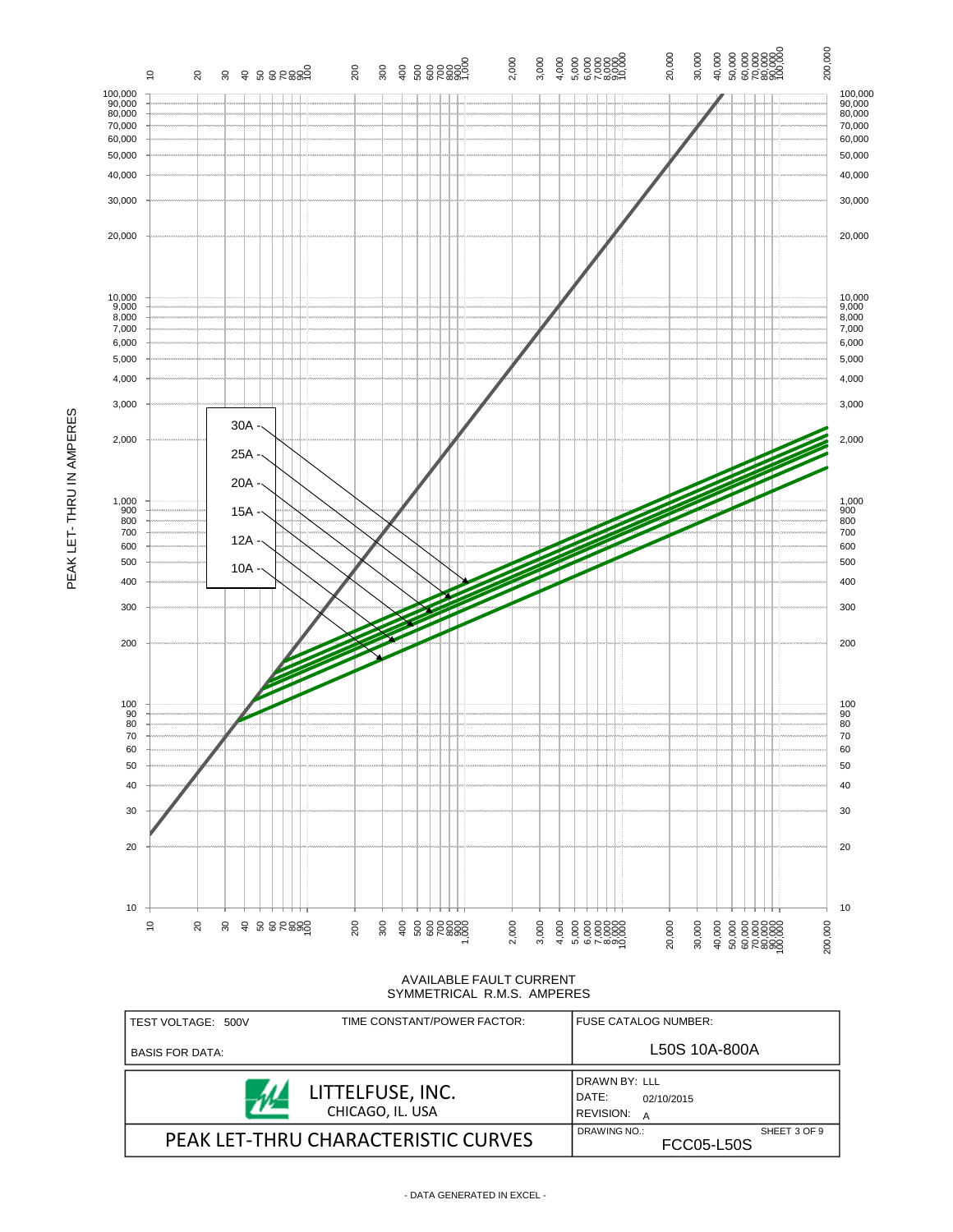

| TEST VOLTAGE: 500V     | TIME CONSTANT/POWER FACTOR:          | FUSE CATALOG NUMBER:                                          |  |
|------------------------|--------------------------------------|---------------------------------------------------------------|--|
| <b>BASIS FOR DATA:</b> |                                      | L50S 10A-800A                                                 |  |
|                        | LITTELFUSE, INC.<br>CHICAGO, IL. USA | DRAWN BY: LLL<br>DATE:<br>02/10/2015<br><b>REVISION:</b><br>A |  |
|                        | PEAK LET-THRU CHARACTERISTIC CURVES  | DRAWING NO.:<br>SHEET4 OF 9<br><b>FCC05-L50S</b>              |  |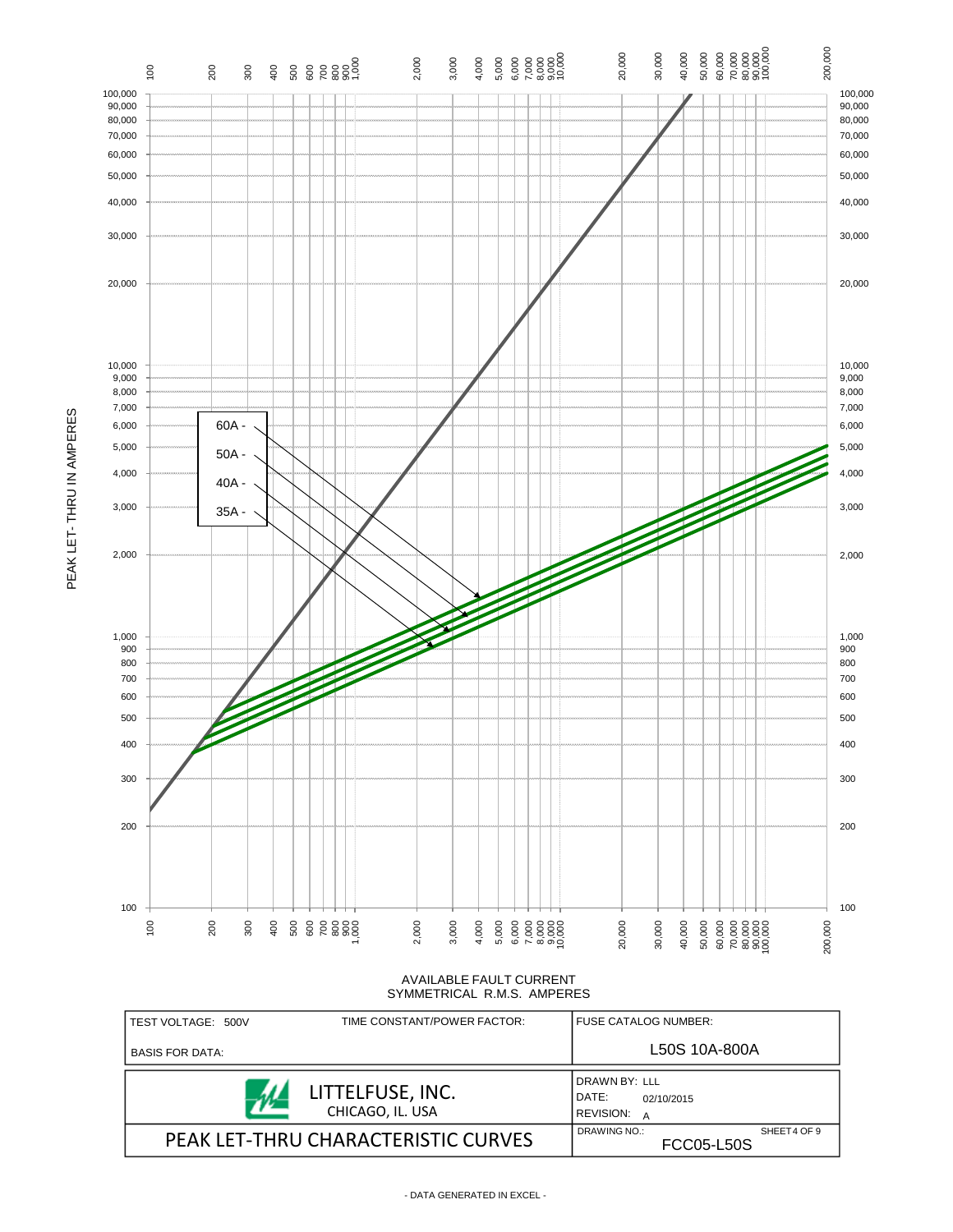

PEAK LET- THRU IN AMPERES

PEAK LET-THRU IN AMPERES

AVAILABLE FAULT CURRENT SYMMETRICAL R.M.S. AMPERES

| TEST VOLTAGE: 500V     | TIME CONSTANT/POWER FACTOR:          | <b>FUSE CATALOG NUMBER:</b>                                   |  |
|------------------------|--------------------------------------|---------------------------------------------------------------|--|
| <b>BASIS FOR DATA:</b> |                                      | L50S 10A-800A                                                 |  |
|                        | LITTELFUSE, INC.<br>CHICAGO, IL. USA | DRAWN BY: LLL<br>DATE:<br>02/10/2015<br><b>REVISION:</b><br>A |  |
|                        | PEAK LET-THRU CHARACTERISTIC CURVES  | DRAWING NO.:<br>SHEET5 OF 9<br><b>FCC05-L50S</b>              |  |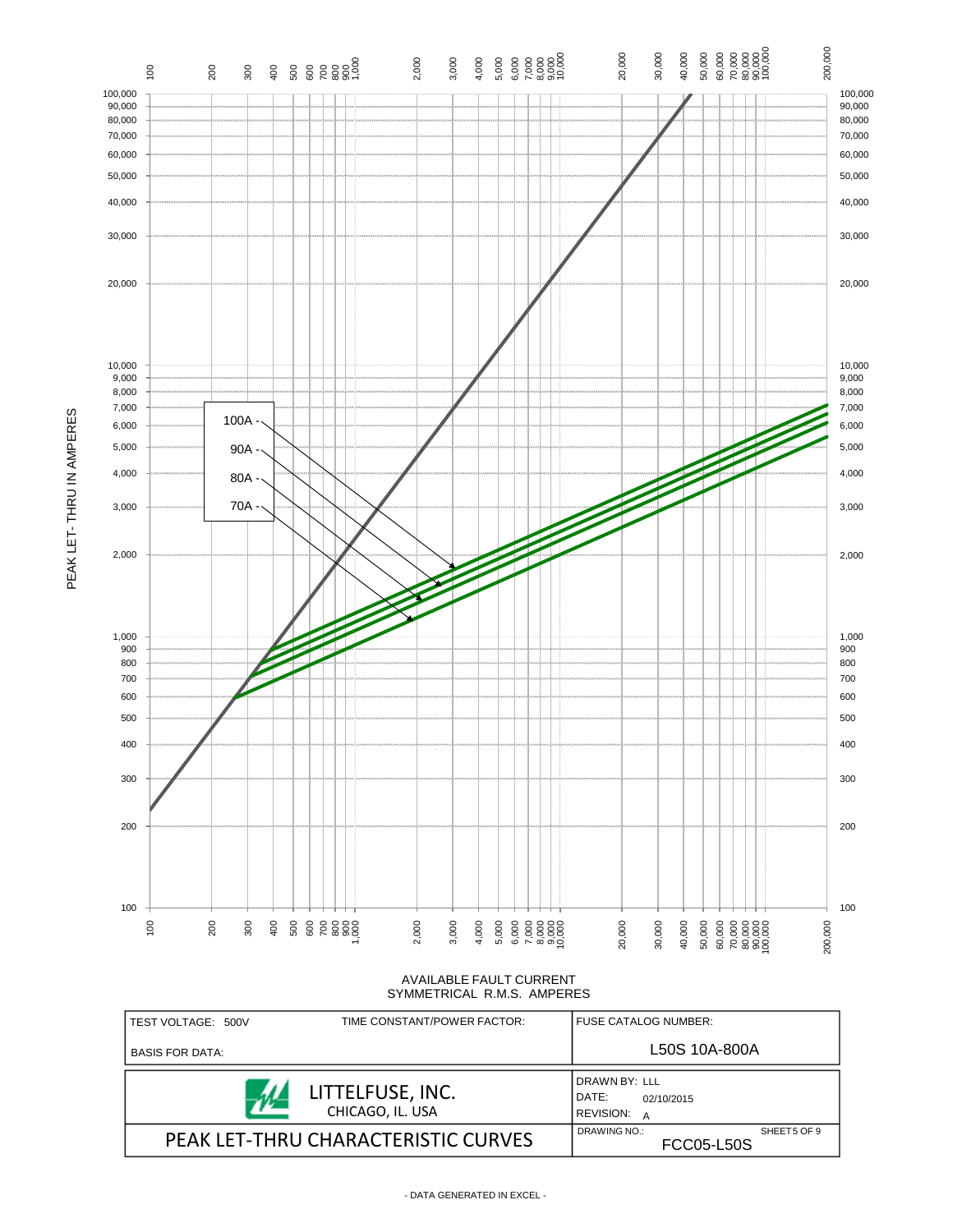

PEAK LET- THRU IN AMPERES

PEAK LET-THRU IN AMPERES

AVAILABLE FAULT CURRENT SYMMETRICAL R.M.S. AMPERES

| TEST VOLTAGE: 500V     | TIME CONSTANT/POWER FACTOR:          | <b>FUSE CATALOG NUMBER:</b>                            |  |
|------------------------|--------------------------------------|--------------------------------------------------------|--|
| <b>BASIS FOR DATA:</b> |                                      | L50S 10A-800A                                          |  |
|                        | LITTELFUSE, INC.<br>CHICAGO, IL. USA | DRAWN BY: LLL<br>DATE:<br>02/10/2015<br>REVISION:<br>A |  |
|                        | PEAK LET-THRU CHARACTERISTIC CURVES  | DRAWING NO.:<br>SHEET6 OF 9<br><b>FCC05-L50S</b>       |  |

- DATA GENERATED IN EXCEL -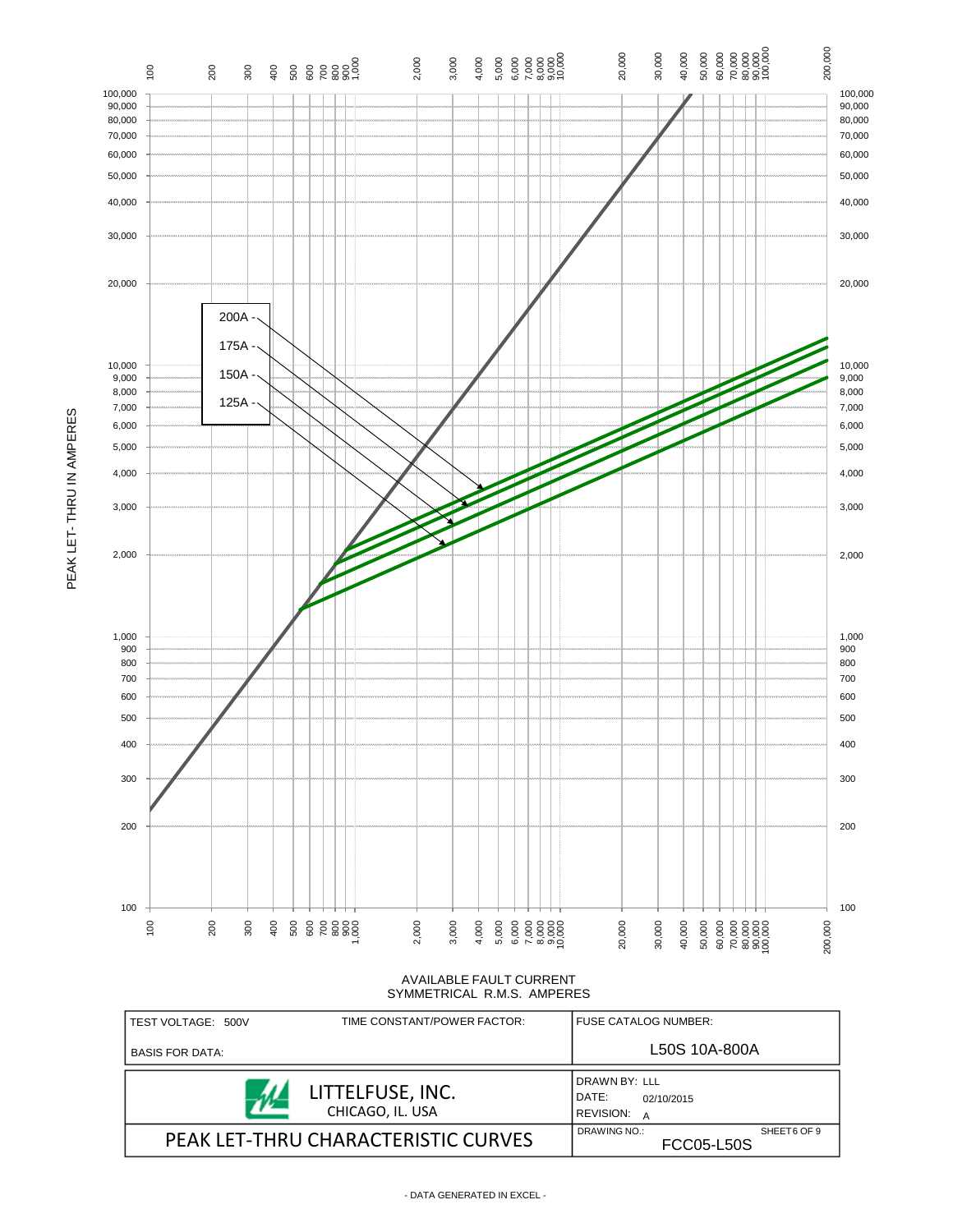

| I TEST VOLTAGE: 500V   | TIME CONSTANT/POWER FACTOR:          | <b>FUSE CATALOG NUMBER:</b>                                   |  |
|------------------------|--------------------------------------|---------------------------------------------------------------|--|
| <b>BASIS FOR DATA:</b> |                                      | L50S 10A-800A                                                 |  |
|                        | LITTELFUSE, INC.<br>CHICAGO, IL. USA | DRAWN BY: LLL<br>DATE:<br>02/10/2015<br><b>REVISION:</b><br>A |  |
|                        | PEAK LET-THRU CHARACTERISTIC CURVES  | DRAWING NO.:<br>SHEET7 OF 9<br><b>FCC05-L50S</b>              |  |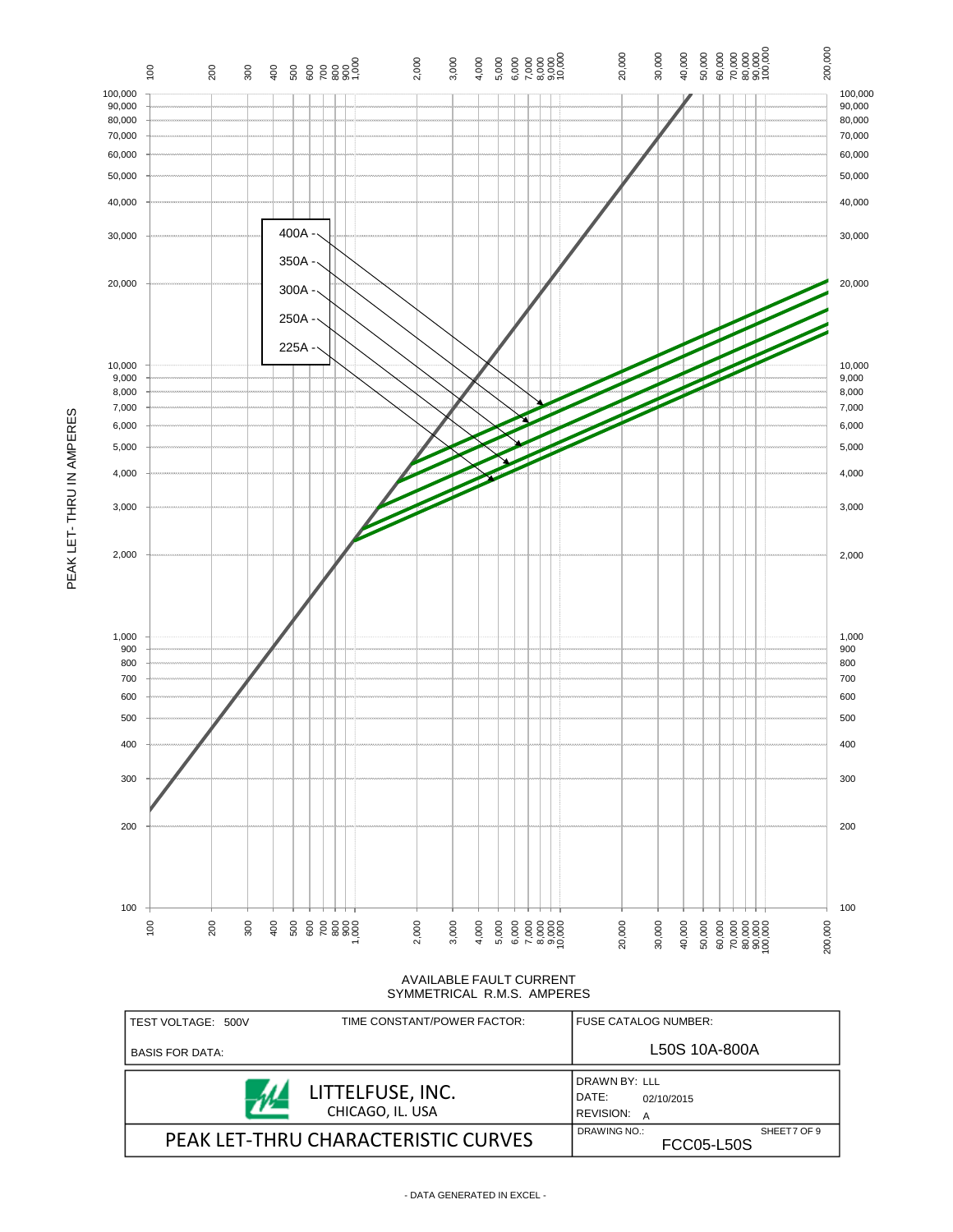

| TEST VOLTAGE: 500V     | TIME CONSTANT/POWER FACTOR:          | FUSE CATALOG NUMBER:                                          |  |
|------------------------|--------------------------------------|---------------------------------------------------------------|--|
| <b>BASIS FOR DATA:</b> |                                      | L50S 10A-800A                                                 |  |
|                        | LITTELFUSE, INC.<br>CHICAGO, IL. USA | DRAWN BY: LLL<br>DATE:<br>02/10/2015<br><b>REVISION:</b><br>A |  |
|                        | PEAK LET-THRU CHARACTERISTIC CURVES  | DRAWING NO.:<br>SHEET8 OF 9<br><b>FCC05-L50S</b>              |  |